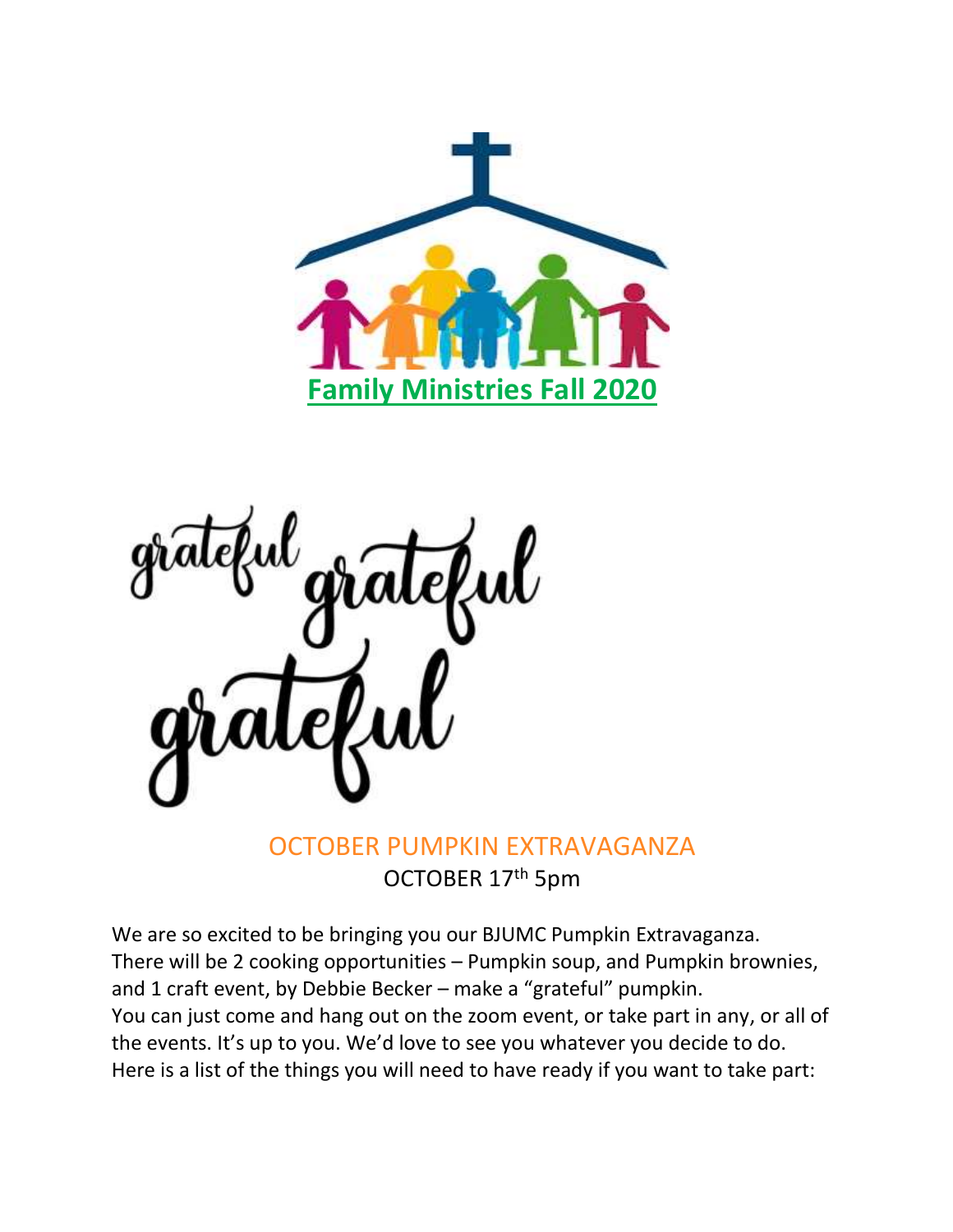• Craft

1 small pumpkin, approx. \$4 size. A Sharpie, a piece of ribbon and a small piece of card, or paper.

• Pumpkin Soup

Olive Oil, 1 Onion, 4 garlic cloves, 4lbs of any type of pumpkin or butternut squash, chopped to make it quicker! 4 cups of either chicken or veg broth, ground pepper, salt. 1/2c of cream or coconut milk (both optional).